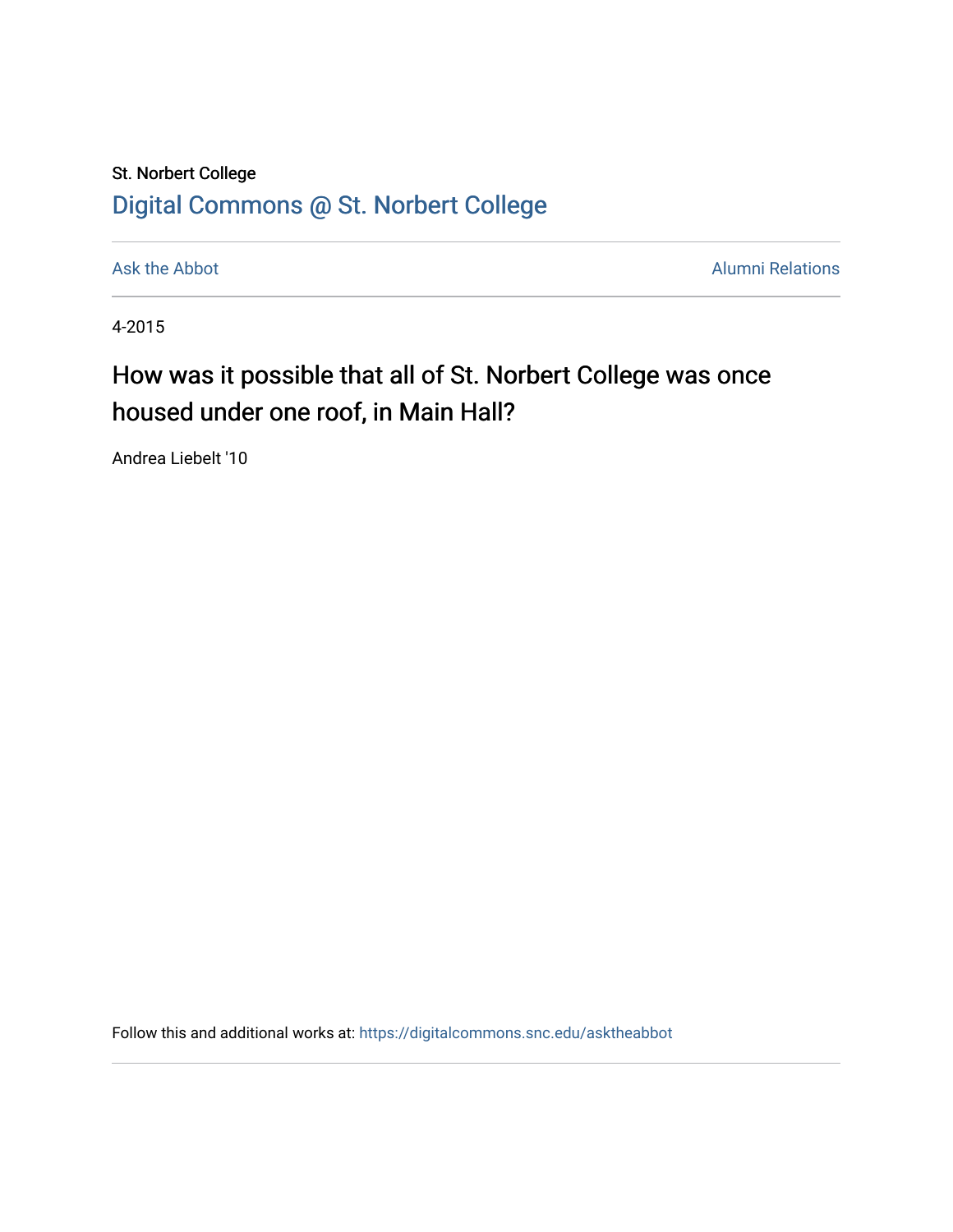

[Academics](https://www.snc.edu/academics) [Admission](https://www.snc.edu/admission) [Campus Life](https://www.snc.edu/campuslife) [Living Norbertine](https://www.snc.edu/livingnorbertine) [Athletics](https://www.snc.edu/athletics) [About](https://www.snc.edu/about)

Q

Giving

to SNC

 $\ge$  [Alumni](https://www.snc.edu/alumni/)  $\ge$  [Ask the Abbot](https://www.snc.edu/alumni/abbot/)  $\ge$  April 2015 合

## [Alumni](https://www.snc.edu/alumni/index.html)

[Events & Reunions](https://www.snc.edu/alumni/event/index.html) [Behind the Arch](https://www.snc.edu/alumni/event/behindthearch/) [Benefits and Services](https://www.snc.edu/alumni/benefits.html) [Get Involved](https://www.snc.edu/alumni/getinvolved.html) [Give to SNC](http://giving.snc.edu/) [Alumni Awards](https://www.snc.edu/alumni/awards/index.html) [Knight Lights](https://www.snc.edu/alumni/knightlights/index.html) [Alumni-Owned](https://www.snc.edu/alumni/directory/index.html) [Businesses Network](https://www.snc.edu/alumni/directory/index.html) [Alumni Board](https://www.snc.edu/alumni/alumniboard.html) [Student Alumni](https://www.snc.edu/alumni/saa.html) [Ambassadors](https://www.snc.edu/alumni/saa.html) [Staff](https://www.snc.edu/alumni/contactus.html)

# April 2015 Question:

Dear Abbot Pennings,

How was it possible that all of St. Norbert College was once housed under one roof, in Main Hall?

Andrea Liebelt '10

#### Answer:

My dearest Andrea,

Such a notion is certainly extraordinary to contemplate at this remove, given the expanse of the community that has become our present-day college. But I can assure you that, in the early years, it was indeed so.

In my mind's eye, I can still conjure the accommodations of our earliest years. Allow me to take you on a tour of the imagination.

Let us begin at the lower level of our beautiful Main Hall building, as it was occupied in its earliest years. This floor housed the kitchen, as well as the dining area and the gymnasium. While the amenities of our barely furnished kitchen of the day would not be considered, ahem, "state-ofthe-art" by today's standards, at the time, our valuable staff of domestics worked diligently to ensure that the sizable range upon which they cooked was able to produce prodigious quantities of exquisite dishes and comforting cuisine.



### Ask The Abbot

As the founder of St. Norbert College, and having a prime seat in the center of campus throughout the years, I, Abbot Bernard Pennings, hold the answers to many of your burning questions about the college. [Submit Your Question](https://www.snc.edu/alumni/abbot/index.html)

The first floor was where our earliest students conducted their